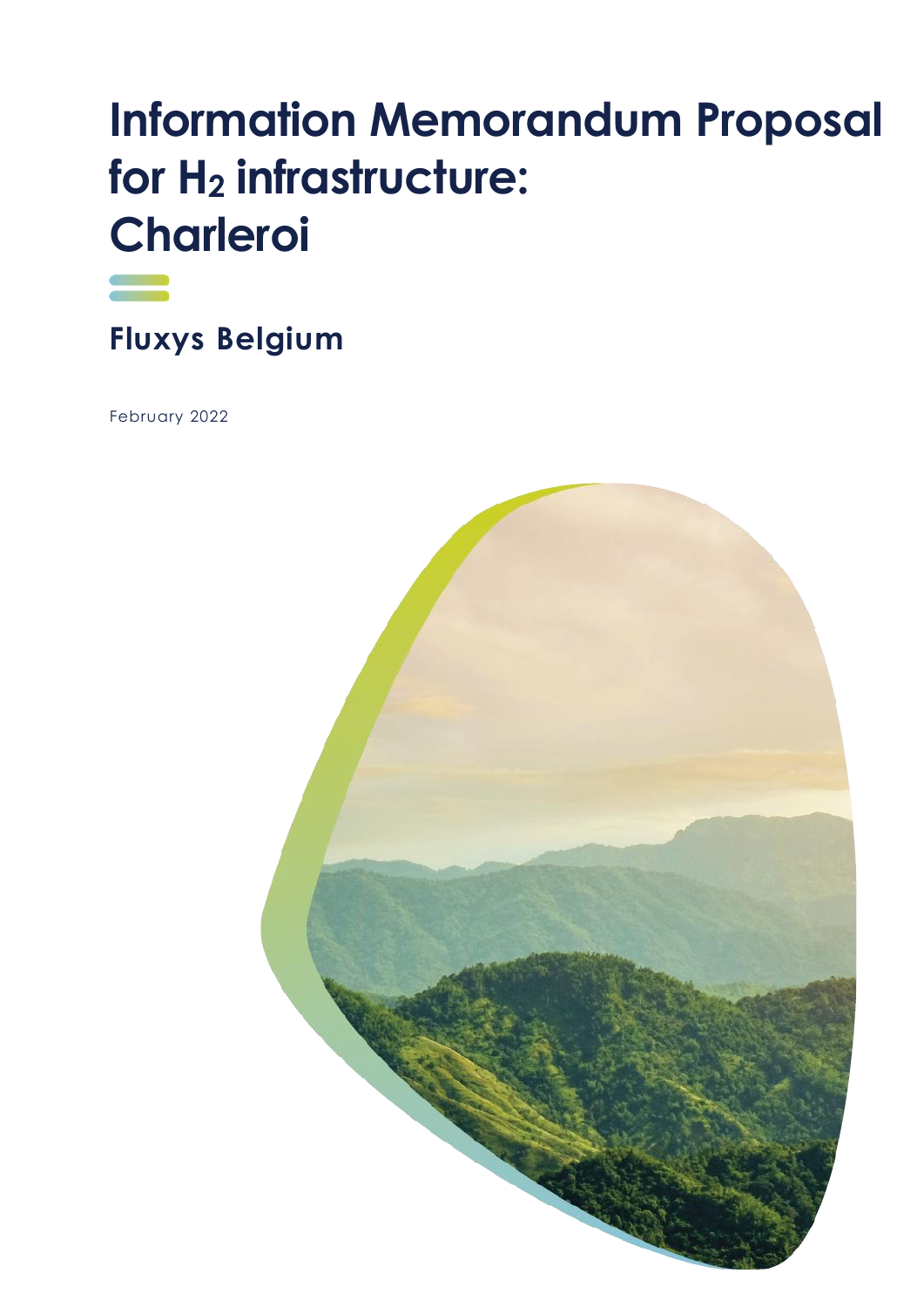### **Contents**

| 1. Project in the area of Charleroi  |  |
|--------------------------------------|--|
| 2. Enter into Expression of Interest |  |

#### Disclaimer

This document (the "Information Memorandum Proposal for H2 infrastructure: Charleroi") sets forth certain information regarding the transportation of H<sub>2</sub> which is considered as a solution to achieve the targets of decarbonisation. The information contained in this document reflects the point of view of Fluxys at this stage and is publicly disclosed for information purposes only and without any commitment whatsoever from Fluxys, and should not be considered to give rise to any contractual relationship between Fluxys and any interested party.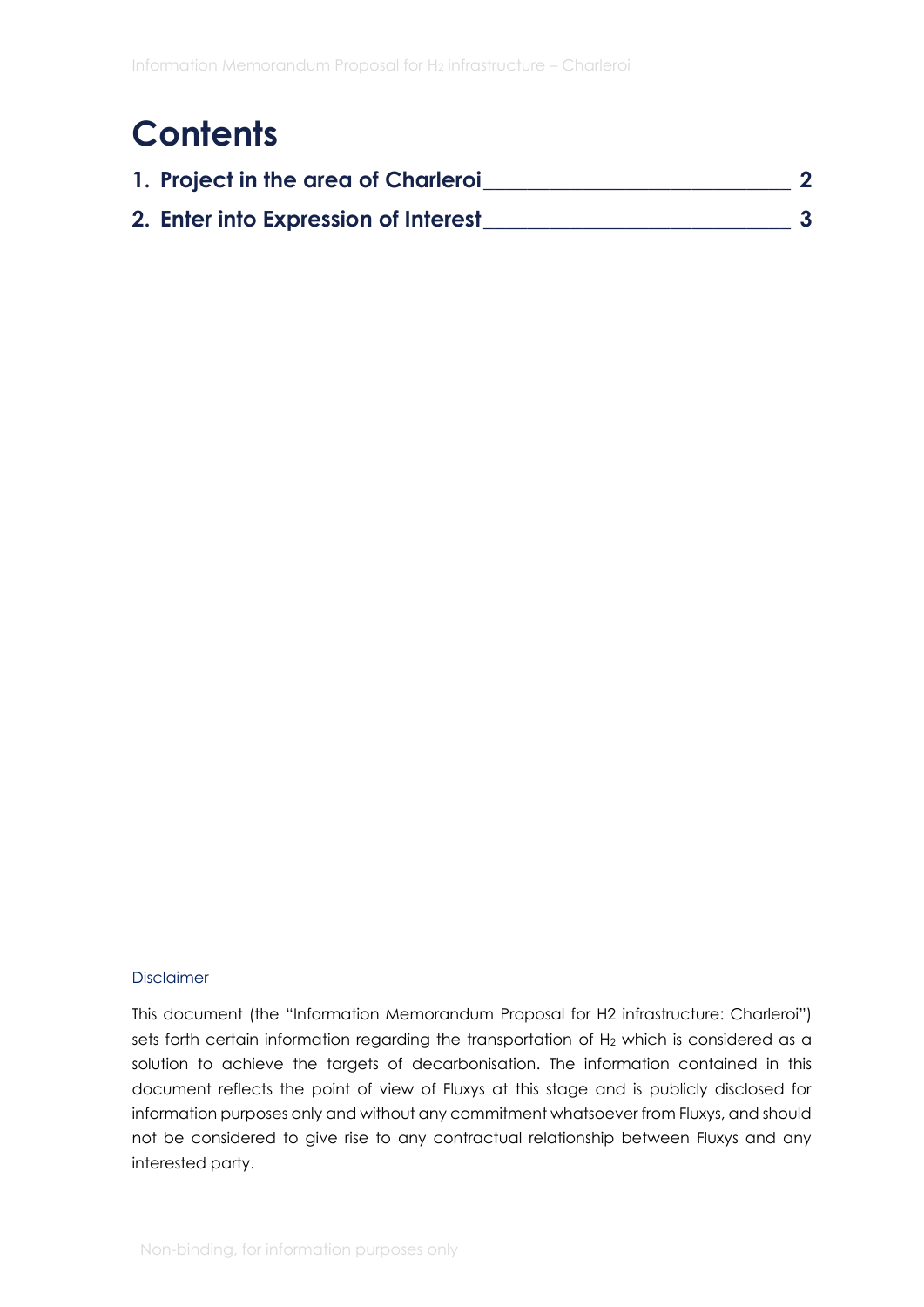# <span id="page-2-0"></span>**1. Project in the area of Charleroi**

Following the Request For Information and the Matchmaking phase, the market expressed a mature need for open access H<sup>2</sup> infrastructure in the area of Charleroi. Fluxys has therefore worked out a specific H<sub>2</sub> network proposal within the requested coverage area, taking market demand into account as well as existing infrastructure and potential future demand.

The proposal, as depicted below, encompasses infrastructure able to transport H<sub>2</sub> within the coloured area, where the routing of the pipeline within the proposed Charleroi area cluster is covering the region between Bassee in the North, mainly following the *Canal Charleroi - Brussel* towards the river *Sambre* abeam Dampremy. The proposed pipeline then crosses southward the river Sambre towards Marcinelle, prior to heading West along the *Rue de Marchienne*. This way, the proposed routing englobes the full area between the *Canal Charleroi- Brussel* and the river *Sambre* as well as the area south of the *Sambre* down to *Rue Chapelle Beaussart.*



The above described pipeline routing must be seen as indicative, but gives a clear overview of the most probable H<sub>2</sub> network development in the area of Charleroi, and therefore the highest likelihood to have an easy access to the network from within the proposed coverage area (coloured).